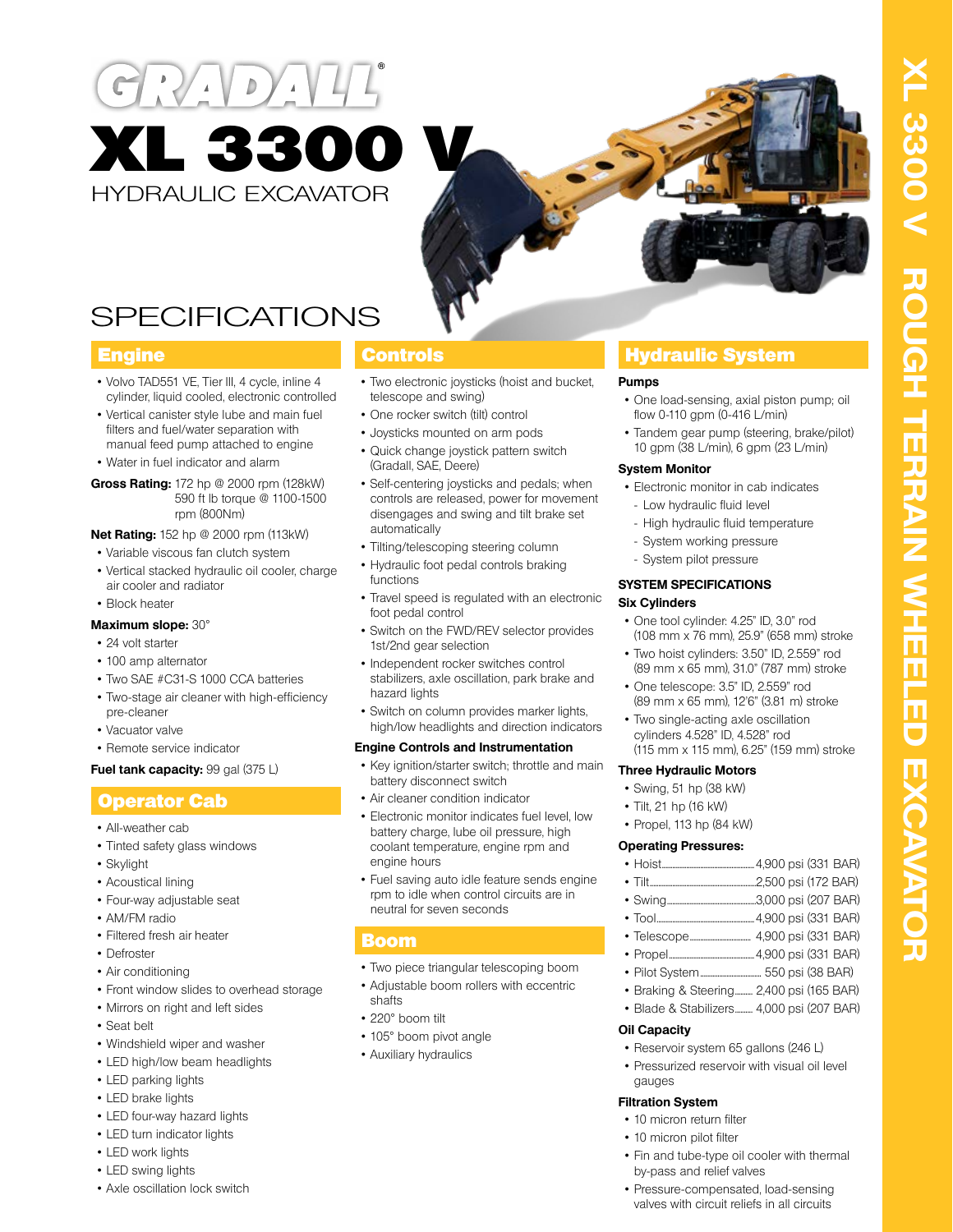- Full-time 4-wheel drive transfer case delivers power from the hydraulic drive motor to the drive axles
- Both axles equipped with internal wet-disc type service brakes
- Steering axle fitted with oscillation lock cylinders
- Optional stabilizer or blade

**Tires:** 10.00 x 20 Super-Lug

**Axles:** ZF Model 3070 (FTF 2090)

**Transmission:** ZF Model HL 290

**Drive Motor:** Rexroth A6 Series, 160cc/Rev

**Minimum Turning Radius:** 25'1" (7.65 m)

# Undercarriage **Drive Drive Basse** Undercarriage Drive <mark>Swing</mark>

- Variable displacement high torque piston motor powers two-speed power shift transmission
- Speed mode selection can also be done while moving
- Electronically operated travel alarm signals excavator movement

### **Gradeability**

• 58%, limited by engine lubrication requirements

# **Tractive Effort**

# • 23,705 (105kN)

### **Travel speed on flat, level surface–mph km/hr):**

|                    | <b>Creeper Mode</b> | <b>Standard Mode</b> |  |  |
|--------------------|---------------------|----------------------|--|--|
| <b>First Gear</b>  | 1.8 mph (2.9 kmh)   | 5.7 mph (9.2 kmh)    |  |  |
| <b>Second Gear</b> | 6.3 mph (10.1 kmh)  | 20.0 mph (32.2 kmh)  |  |  |

- Priority swing circuit with axial piston motor
- Planetary transmission

# **Swing speed:** 8.0 rpm

# **Swing Brake**

- Automatic spring-set/hydraulic release wet disc parking brake
- Dynamic braking provided by the hydraulic system

# Function Forces

# **Rated Bucket Breakout Force:**

19,300 lb (86 kN)

**Rated Boom Force:** 22,075 lbs (98.2 kN)

# Weight

• Approximate working weight with 36" (914 mm) excavating bucket, fuel tank half full - 39,294 lb (17,823 kg)

**Outriggers:** 2,720 lb (1,234 kg)

**Blade:** 1,480 lb (671 kg)

# **GRADALL Model XL 3300 V Excavator Rated Lift Capacity - LB (KG)**

| <b>LOAD</b><br><b>POINT HEIGHT</b> |                                      | <b>LOAD RADIUS</b> |                  |                 |                  |                 |                  |                                 |                 |                  |
|------------------------------------|--------------------------------------|--------------------|------------------|-----------------|------------------|-----------------|------------------|---------------------------------|-----------------|------------------|
|                                    |                                      | $10'$ 0" (3.0 m)   |                  | 15' 0" (4.6 m)  |                  | 20' 0'' (6.1 m) |                  |                                 |                 |                  |
|                                    |                                      | <b>Over End</b>    | <b>Over Side</b> | <b>Over End</b> | <b>Over Side</b> | <b>Over End</b> | <b>Over Side</b> | <b>Maximum</b><br><b>Radius</b> | <b>Over End</b> | <b>Over Side</b> |
| Above<br>Ground<br>Level           | $15'$ 0" (4.6 m)                     |                    |                  | 6630<br>(3350)  | 6630<br>(3350)   | 4455<br>(2020)  | 4455<br>(2020)   | 22' 7"<br>(6.9 <sub>m</sub> )   | 3690<br>(1675)  | 3690<br>(1675)   |
|                                    | $10'$ 0" $(3.0 \text{ m})$           |                    |                  | 7870<br>(3570)  | 7870<br>(3570)   | 5050<br>(2290)  | 5050<br>(2290)   | 24' 0"<br>$(7.3 \text{ m})$     | 3705<br>(1680)  | 3705<br>(1680)   |
|                                    | <b>BOOM LEVEL</b><br>$8'$ 6" (2.6 m) |                    |                  | 8095<br>(3670)  | 8095<br>(3670)   | 5160<br>(2340)  | 5160<br>(2340)   | 24'2"<br>$(7.4 \text{ m})$      | 3725<br>(1690)  | 3725<br>(1690)   |
|                                    | $5'$ 0" (1.5 m)                      |                    |                  | 8150<br>(3695)  | 8150<br>(3695)   | 5245<br>(2380)  | 5245<br>(2380)   | 24' 2"<br>$(7.4 \text{ m})$     | 3775<br>(1710)  | 3775<br>(1710)   |
| <b>At Ground Level</b>             |                                      |                    |                  | 7140<br>(3240)  | 7140<br>(3240)   | 4920<br>(2230)  | 4920<br>(2230)   | 23' 4"<br>$(7.1 \text{ m})$     | 3875<br>(1760)  | 3875<br>(1760)   |
| <b>Below</b><br>Ground<br>Level    | 15' 0" (4.6 m)                       | 6285<br>(2850)     | 6285<br>(2850)   | 5565<br>(2525)  | 5565<br>(2525)   | 4230<br>(1920)  | 4230<br>(1920)   | 21'2"<br>$(6.4 \text{ m})$      | 3950<br>(1790)  | 3950<br>(1790)   |
|                                    | $10'$ $0''$ $(3.0 \text{ m})$        | 3855<br>(1750)     | 3855<br>(1750)   | 4095<br>(1855)  | 4095<br>(1855)   |                 |                  | 17'1''<br>(5.2 m)               | 3850<br>(1745)  | 3850<br>(1745)   |

**NOTE:** The above loads are in compliance with the SAE standard J1097 DEC2005. They do not exceed 87% of hydraulic lifting capacity or 75% of tipping capacity.

The rated lift capacity is based on the machine being equipped with 6,000 lb (2724 kg) counterweight, standard boom, standard tires, no auxiliary hydraulics and no bucket.

**NOTE:** Bucket adjustment values are 87% of the actual bucket weights.

The load point is located on the bucket pivot point, including loads listed for maximum radius.

Do not attempt to lift or hold any load greater than these rated values at specified load radii and heights. The weight of slings and any auxiliary devices must be deducted from the rated load to determine the net load that may be lifted.

**ATTENTION:** All rated loads are based on the machine being stationary and level on a firm supporting surface. The user must make allowance for particular job conditions such as soft or uneven ground, out of level conditions, side loads, hazardous conditions, experience of personnel, etc. The operator and other personnel must read and understand the operator manual before operating this machine. Rules for safe operation of equipment must be adhered to at all times.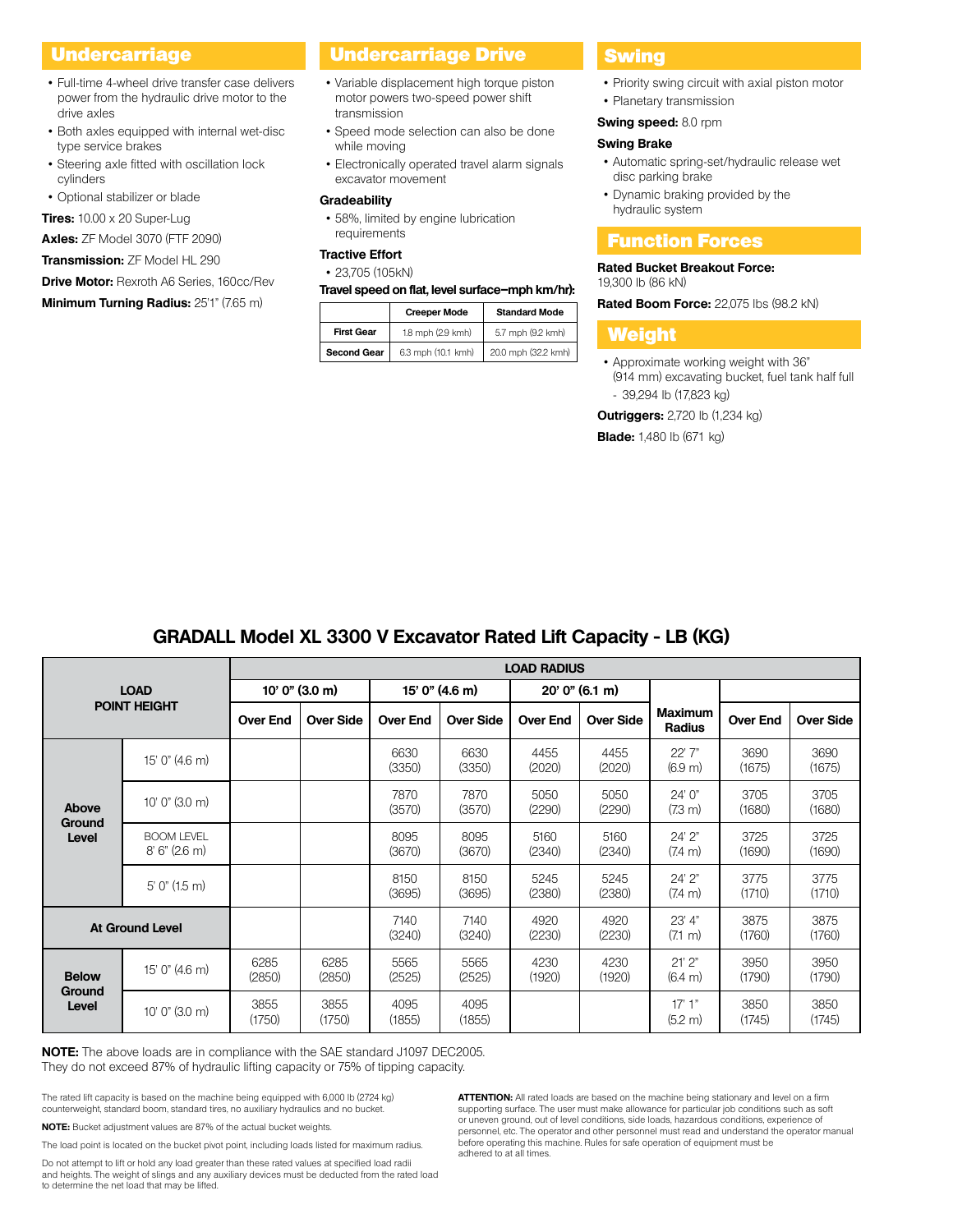

# **Dimensions**

- **A** Overall length with bucket open (travel position): 24'3" (7.4)
- **A1** Overall length without bucket (travel position): 20'11" (6.4)
- **A3** Overall length with bucket open (shipment position): 24'6" (7.5)
- **A4** Overall length with bucket closed (shipment position): 21'9" (6.6)
- **A5** Overall length without bucket (shipment position): 21'3" (6.5)
- **B** Overall height with bucket open (travel position): 12'10" (3.9)
- **B1** Overall height without bucket (travel position): 11'10" (3.6)
- **B2** Overall height with bucket open (shipment position): 11'6" (3.5)
- **B3** Overall height without bucket (shipment position): 10'11" (3.3)
- **C1** Width of upperstructure: 8'6" (2.6)
- **D** Minimum clearance, upperstructure to undercarriage: 3" (78 mm)
- **E** Swing clearance, rear of upperstructure: 7'6" (2.3)
- **F** Top of cab to groundline: 10'7" (3.2)
- **G** Clearance, upperstructure to groundline: 4'2" (1.3)
- **J1** Axis of rotation to centerline of fixed axle: 3'6" (1.1)
- **J2** Wheelbase of undercarriage: 8'9" (2.7)
- **J3** Axis of rotation to front of undercarriage: 7'0" (2.1)
- **J4** Nominal overall length of undercarriage: 12'3" (3.7)
- **J5** Axis of rotation to front option attachment pin: 6'9" (2.1)
- **J6** Axis of rotation to rear option attachment pin: 4'9" (1.4)
- **J7** Outrigger length, attachment pin to pad in up position: 2'7" (0.8)
- **J8** Outrigger length, attachment pin to pad in down position: 3'3" (1.0)
- **J9** Blade length, attachment pin across blade in up position: 3'4" (1.0)
- **K** Overall width undercarriage: 8'6" (2.6)
- **K1** Overall width outrigger (up position): 8'4" (2.5)
- **K2** Overall width blade: 8'6" (2.7)
- **L** Overall width outrigger (down position): 10'8" (3.3)
- **N** Ground clearance (per SAE J1234): 11" (275 mm)
- **N1** Ground clearance (outrigger option): 12" (300 mm)
- **Z** Blade above ground (option): 1'8" (505 mm)
- **Z1** Depth below ground level of blade (option): 7" (166 mm)
- **Z2** Depth below ground level of outrigger (option): 6" (142 mm)
- **AA** Maximum radius at groundline: 27'3" (8.3)
- **AB** Maximum digging depth: 18'5" (5.6)
- **AC** Maximum depth for 8' level cut: 16'6" (5.0)
- **AD** Minimum radius of 8' level cut at depth "AC": 6'5" (2.0)
- **AF** Maximum depth of vertical wall which can be excavated: 2'3" (0.7)
- **AG** Minimum level cut radius with bucket flat on groundline: 10'11" (3.3)
- **AH** Minimum radius at groundline: 5'10" (1.8)
- **AK** Boom pivot to groundline: 6'5" (2.0)
- **AL** Boom pivot to axis of rotation: 1'11" (585 mm)
- **AP** Bucket tooth radius: 3'10" (1.2)
- **AQ** Boom pivot angle: 30° up and 75° dn
- **AS** Bucket pivot angle: 165°
- **AU** Maximum telescoping boom length (boom pivot to bucket pivot): 22'3" (6.8)
- **AV** Minimum telescoping boom length (boom pivot to bucket pivot): 11'3" (3.4)
- **AW** Telescoping boom travel: 11'0" (3.4)
- **AX** Bucket tilt angle (both sides of center): 110°
- **BA** Maximum radius of working equipment: 28'0" (8.5)
- **BB** Maximum height of working equipment: 22'8" (6.9)
- **BC** Maximum bucket tooth height: 20'10" (6.3
- **BD** Minimum clearance of bucket teeth, with bucket pivot at maximum height: 15'6" (4.7)
- **BE** Minimum clearance of fully curled bucket at maximum boom height: 10'5" (3.2)
- **BF** Minimum clearance of bucket teeth at maximum boom height: 9'11" (3.0)
- **BG** Maximum height of working equipment with bucket below groundline: 14'9" (4.5)
- **BH** Radius of bucket teeth at maximum height: 23'9" (7.2)
- **BJ** Minimum radius of bucket teeth at maximum bucket pivot height: 17'1" (5.2)

Specifications subject to change without notice. Metric units are meters (m) unless noted. Machines shown may have optional equipment.